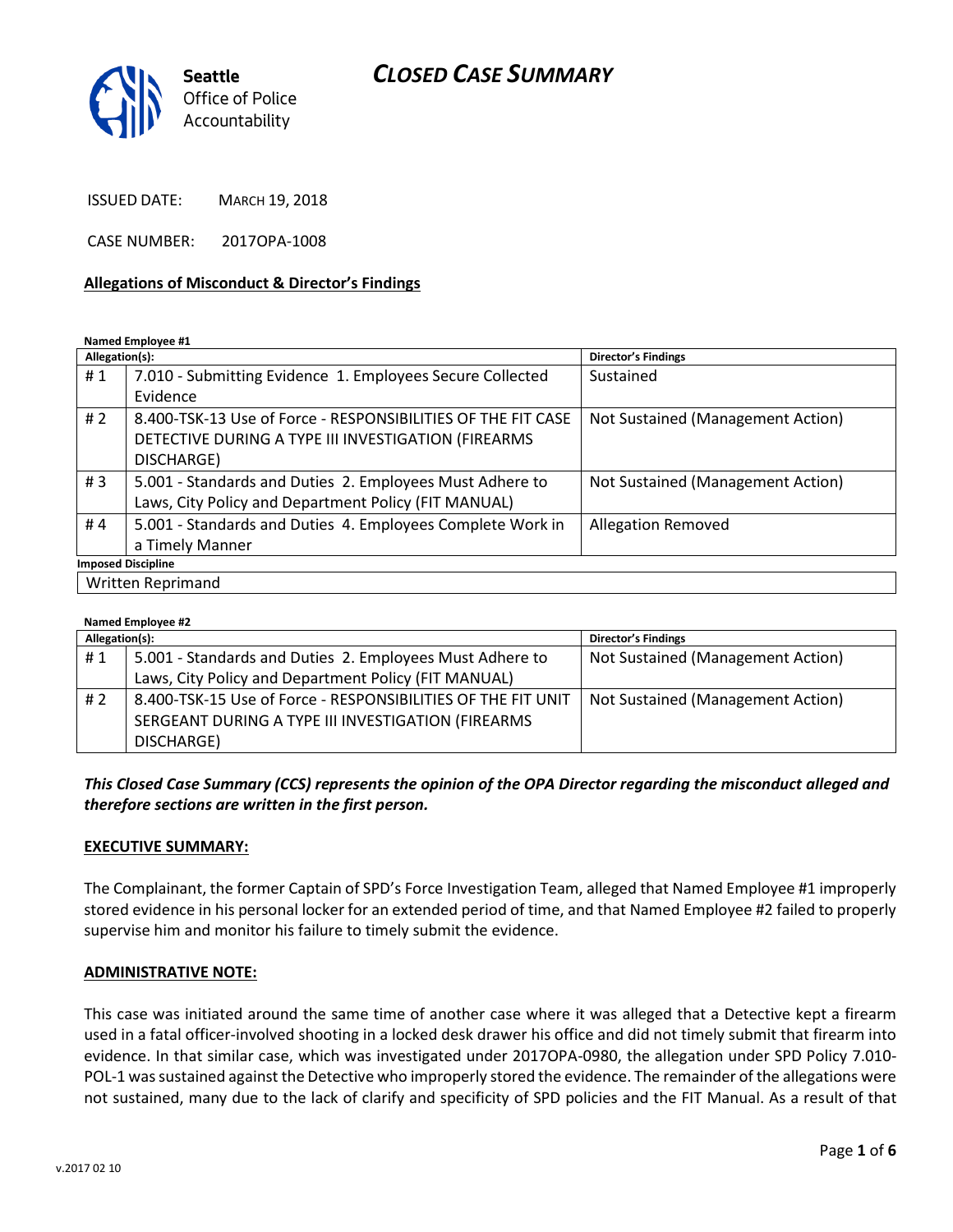

# *CLOSE CASE SUMMARY*

OPA CASE NUMBER: 2017OPA-1008

case, OPA issued several Management Action Recommendations. These Management Action Recommendations are referenced, and in some respects supplemented, below.

### **ANALYSIS AND CONCLUSIONS:**

### **Named Employee #1 - Allegation #1** *7.010 - Submitting Evidence 1. Employees Secure Collected Evidence*

This case was initiated by the Complainant who is former Captain of the Department's Force Investigation Team (FIT). The Complainant alleged that, based on information he learned, Named Employee #1 (NE#1) had stored in his personal office for 19 days a firearm that had been used in an officer-involved shooting. The Complainant conferred with Named Employee #2 (NE#2), who is the present FIT Sergeant. According to the Complainant, NE#2 stated that he was unaware that the firearm was stored in NE#1's personal office instead of in the Evidence Unit. As discussed above, this referral was made around the same time as another referral for a similar failure to timely secure a firearm into evidence. In that similar case, the involved FIT Detective stored the firearm in his personal office for 53 days.

At his OPA interview, NE#1 recounted that he was assigned to be the lead FIT Detective on an officer-involved shooting. It was his first such assignment. He stated that he took custody of the involved officer's firearm after the shooting. NE#1 reported that he took photographs of the weapon, conducted a round count, and then packaged the weapon in anticipation of placing it into evidence. NE#1 said that, at that time, he was informed by another FIT Detective of FIT's evidence locker. However, he stated that he understood that the key to the evidence locker was maintained in an unlocked cabinet on the desk of an Administrative Assistant and, thus, "anyone" could gain access to the evidence locker (in reality, only the limited few with access to FIT's offices could have opened the evidence locker). Based on this articulated concern, NE#1 made the decision to place the firearm in his office for safekeeping until he could bring it to SPD's Evidence Unit. However, as discussed below, he did not do so until 19 days later.

NE#1 told OPA that he did not raise his storage of the firearm with NE#2 or with the Complainant prior to making the decision to do so in his personal office. He said that he tried to meet with the Complainant multiple times but was unable to because of scheduling conflicts. NE#1 did not recall either NE#2 or the Complainant asking him where the firearm was during the 19 days that it was in his personal office. NE#1 noted that he had not stored evidence in his personal office before this case and has not done so since.

NE#1 asserted his belief that the locker in his personal office was an authorized evidence storage location. It was unclear, however, what he based this belief on. This was particularly the case given that he confirmed at his OPA interview that he never received authorization from his chain of command (including NE#2 and the Complainant) to do so. He further stated that he did not believe that his chain of command was aware that he stored the firearm in his personal office in this case until after the fact.

NE#1 stated that he had received no training concerning evidence since joining FIT and that he had no orientation when he joined FIT on how the unit handled evidence. However, OPA obtained a Training Attendance Roster that indicated that NE#1 attended a training on October 18, 2016, entitled "DOJ – Mandated Evidence Class for FIT." NE#1 further stated that no one told him to read the FIT Manual and that he was not given a copy of it when he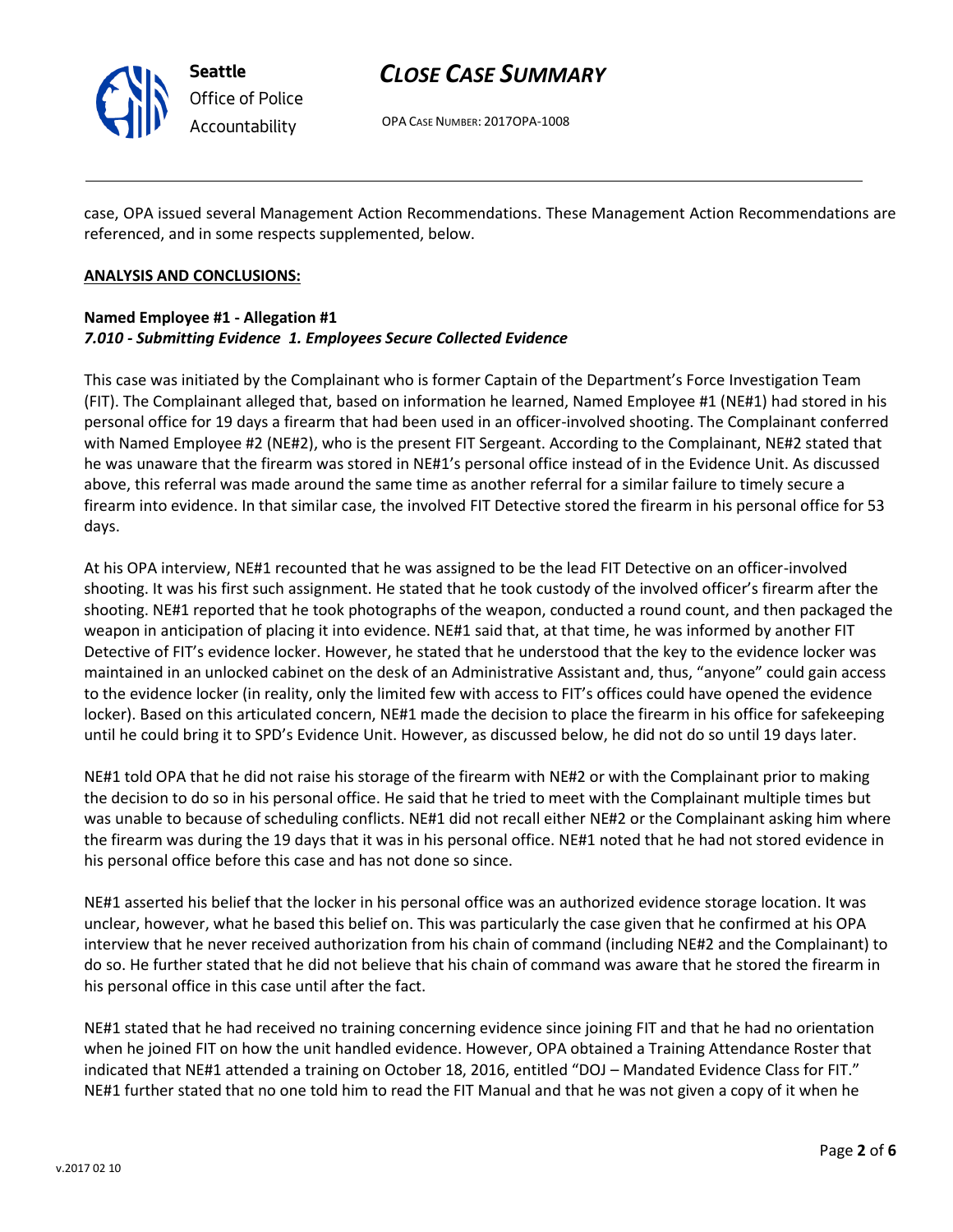

**Seattle** *Office of Police Accountability*

# *CLOSE CASE SUMMARY*

OPA CASE NUMBER: 2017OPA-1008

joined FIT. He said that he found it, at one point, while perusing a unit shared drive and that he looked at the manual then.

Ultimately, NE#1 left the firearm in the locker in his personal office for 19 days prior to submitting it into evidence. He told OPA that he believed that this conduct conformed to best practices in evidence handling and contended that he maintained the chain of custody of the firearm.

At his OPA interview, NE#2 stated that it was commonplace in the FIT Unit to use personal offices to *temporarily* store evidence, but that the expectation was that the evidence would be taken to the Evidence Unit shortly thereafter. NE#2 noted that the FIT office, itself, was secure and that only FIT members had access to that space. NE#2 stated that he believed that the lockable locker in NE#1's office was more secure than the FIT evidence locker in the common area. NE#2 contended that while office storage was only supposed to be temporary, there was no definition in policy as to what temporary meant. He further contended that an authorized evidence storage unit was also not defined in policy. Lastly, NE#2 told OPA that FIT's command staff had been aware, since the inception of the unit, of the Detectives' practice of storing evidence in personal offices, including firearms. Indeed, NE#2 provided OPA a list of a number of other cases in which this conduct had allegedly occurred. However, NE#2 stated that FIT's command staff had taken no action until the complaints concerning this and the other similar case were submitted to OPA.

NE#2 told OPA that prior to this incident and the other similar case, there was no requirement that he confirm with Detectives concerning the location of a firearm used in an officer-involved shooting. Since that time, changes have been made to FIT practices to require periodic check-ins concerning this issue.

SPD Policy 7.010-POL-1 requires that employees secure collected evidence. It further instructs employees that they must place that evidence into the Evidence Unit or an authorized evidence storage area before they end their shift.

It may very well be that it was the "past practice" of Detectives in the FIT unit to temporarily store evidence, including firearms, in their personal offices. It may also be the case that FIT supervisors were aware of this ongoing conduct. However, maintaining a firearm in a Detective's personal office for 19 days does not constitute the temporary storage of evidence and, based on my understanding and on discussions with OPA staff and the Named Employees' chain of command (including the Deputy Chief of Police and the Assistant Chief for the Compliance Bureau), does not and cannot constitute best practices for evidence collection.

As discussed in the similar case previously investigated by OPA, a personal locker could have had contaminants therein, had no tracking or bar code system to ensure chain of custody, and was simply not a permissible and authorized evidence storage location. Moreover, simply because the prohibition on storing evidence in one's personal office is not explicitly set forth in policy does not change this logical determination. As I previously found, it is simply implausible to me that any Detective, let alone a Detective with the level of expertise and specialized training as those assigned to FIT, would have believed it permissible to store a firearm that was used in an officerinvolved shooting in a personal office locker. While here, as in the other similar case, OPA's investigation indicated that no forensic harm had come from the storage of the firearms in NE#1's personal office, such harm easily could have occurred. If this had happened, it could have greatly undermined the legitimacy and public trust and confidence in the Department's investigation into a matter of significant public concern. Even if this did not ultimately result from NE#1's conduct, that he put the FIT investigation at such risk is unacceptable. Moreover, not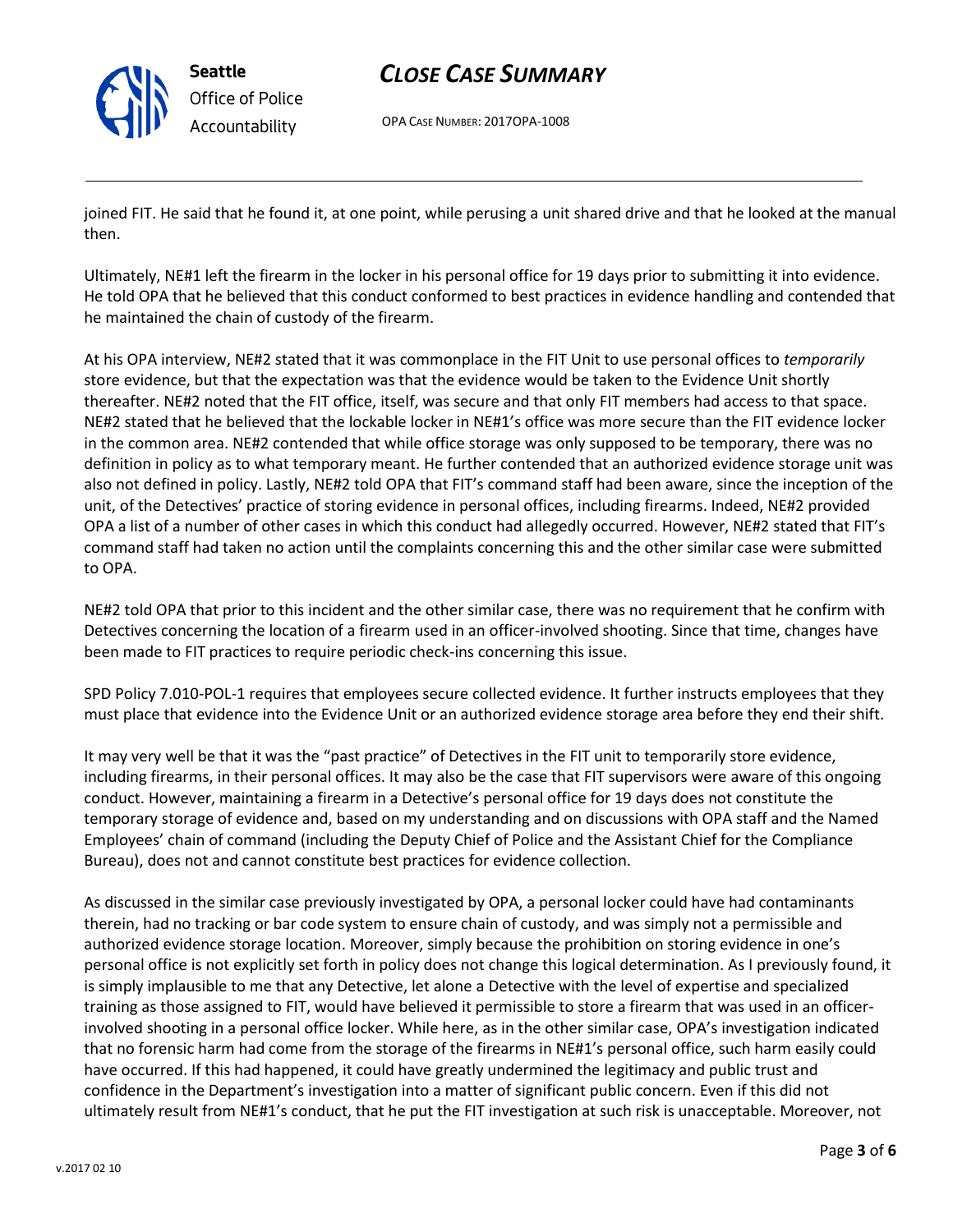

# *CLOSE CASE SUMMARY*

OPA CASE NUMBER: 2017OPA-1008

only did this error have the potential to negatively impact FIT's investigation, it also ran the risk of tainting later possible criminal, civil, and administrative proceedings. That there was no ill-effect to the evidence in this case was extremely fortunate.

Lastly, I do not find that NE#1's conduct was motivated by bad faith and I have no doubt that NE#1 will not engage in such conduct in the future. That being said, given the egregious nature of this incident and the length that the firearm was kept in NE#1's personal office, I recommend that this allegation be Sustained.

Recommended Finding: **Sustained**

### **Named Employee #1 - Allegation #2** *8.400-TSK-13 Use of Force - RESPONSIBILITIES OF THE FIT CASE DETECTIVE DURING A TYPE III INVESTIGATION (FIREARMS DISCHARGE)*

SPD Policy 8.400-TSK-13 governs the responsibilities of the FIT case detective during an investigation into a Type III use of force. Specifically, SPD Policy 8.400-TSK-13(7) requires that the case detective "confirms [that] the involved officer's firearm is placed into Evidence."

In the prior OPA case concerning similar conduct, I concluded, applying a preponderance of the evidence standard, that the expectation and practice of FIT was that the vast majority of evidence – and particularly firearms and forensic evidence – would be placed in the Evidence Unit as soon as possible. For practical reasons and based on the nature of the fast-paced and hectic work of a FIT Detective, there were times that firearms and forensic evidence were maintained in personal offices, but I found that this was the exception rather than the rule, and that this case and the other case that was investigated by OPA were outliers.

For these reasons, I find that NE#1 also violated this policy. However, as I already recommend that Allegation #1 be sustained, I deem it unnecessary to also sustain this allegation. Instead, I refer to and include below the Management Action Recommendation made in 2017OPA-0980.

 **Management Action Recommendation**: The Department should modify SPD Policy 7.010-POL-1 to define what an authorized evidence storage location is. The policy should make clear that desk drawers or lockers in personal offices are not such authorized locations. The FIT unit should also modify its manual to make clear the expectation that officers will, as soon as feasible, take case evidence to the Evidence Unit. It should clearly indicate what, if any, other authorized evidence storage locations exist in the FIT unit, as well as that evidence should never be stored in personal offices. Lastly, the FIT unit should amend its manual to provide more detail on its expectations for evidence handling and provide additional training for its Detectives and supervisors in this area.

Recommended Finding: **Not Sustained (Management Action)**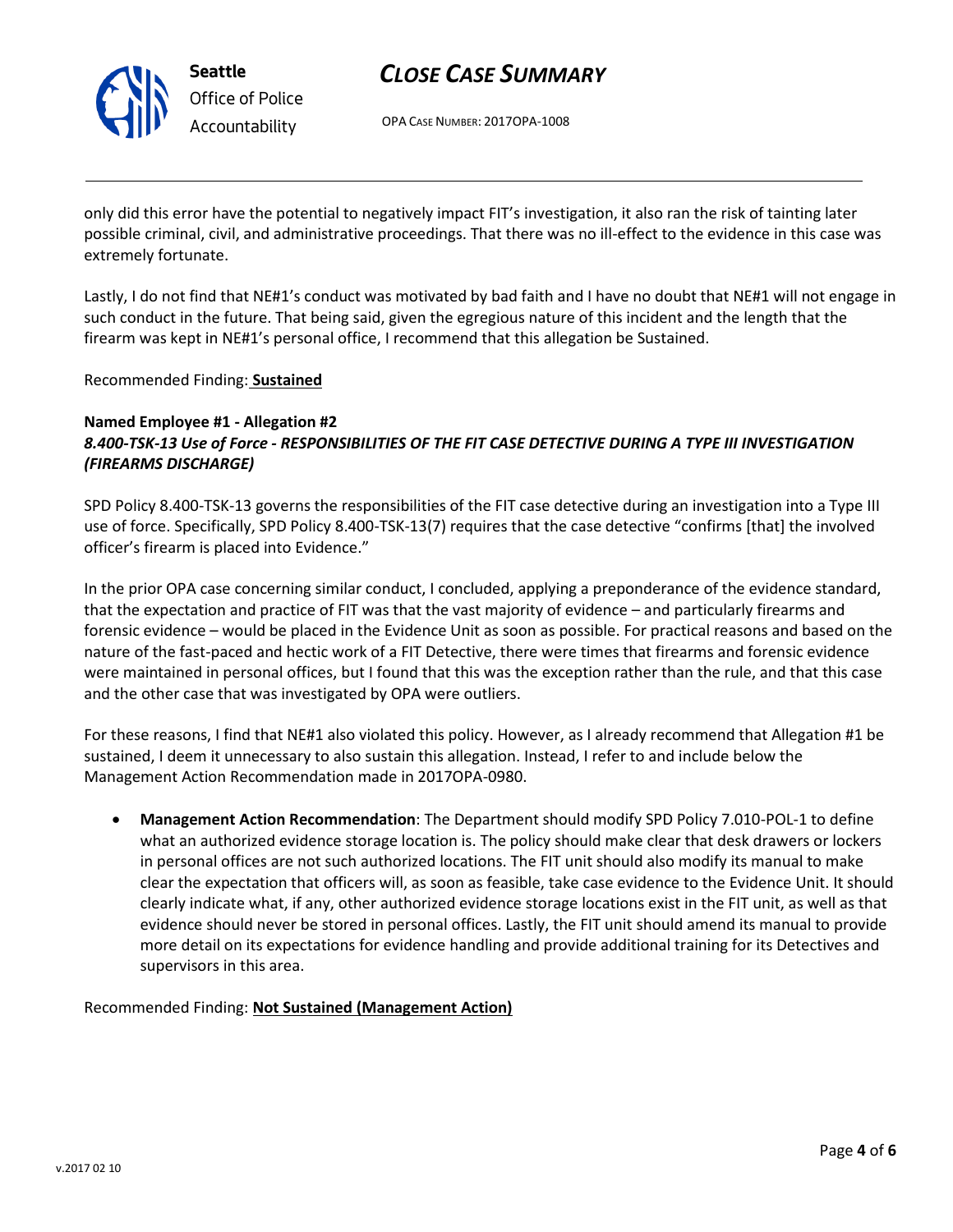

**Seattle** *Office of Police Accountability*

OPA CASE NUMBER: 2017OPA-1008

## **Named Employee #1 - Allegation #3**

## *5.001 - Standards and Duties 2. Employees Must Adhere to Laws, City Policy and Department Policy (FIT MANUAL)*

SPD Policy 5.001-POL-2 requires that SPD employees adhere to laws, City policy and Department Policy. While the policy instructs officers that they must act in compliance with the SPD Manual, published directives and special orders, and Department training, it does not specifically state that non-compliance with a unit manual, such as the FIT Manual, constitues a violation of SPD Policy. As such, even though I believe that NE#1 failed to act in compliance with the FIT Manual in this instance, this policy does not cover that failure and, even if it did, the sustained finding above already captures the misconduct in question.

In the prior similar OPA case, I made a Management Action Recommendation requesting that the Department clarify this policy to ensure that it captured non-compliance with unit manuals and, specifically, the FIT Manual. I issue that same Management Action Recommendation here.

 **Management Action Recommendation**: SPD Policy 5.001-POL-2 should be modified to include unit manuals as one of the types of regulations that officers are responsible for adhering to. The policy should be amended to make clear that failure to comply with unit manuals – specifically, for units such as FIT, which are crucial to SPD's ability to carry out law enforcement prerogatives, maintain community trust and provide internal accountability – constitutes a violation of both policy and the Department's expectations.

### Recommended Finding: **Not Sustained (Management Action)**

#### **Named Employee #1 - Allegation #4** *5.001 - Standards and Duties 5. Employees Complete Work in a Timely Manner*

SPD Policy 5.001-POL-5 states that: "Absent exigent circumstances or supervisory approval, employees will complete all required duties and official reports before going off duty."

The conduct captured by this policy – the failure to timely enter the firearms into evidence – is already captured by the Sustained finding in Allegation #1. As such, this allegation is duplicative and unnecessary and I recommend that it be removed.

Recommended Finding: **Allegation Removed**

### **Named Employee #2 - Allegation #1**

*5.001 - Standards and Duties 2. Employees Must Adhere to Laws, City Policy and Department Policy (FIT MANUAL)*

I refer to the Management Action Recommendation set forth above. (*See* Named Employee #1, Allegation #3.)

Recommended Finding: **Not Sustained (Management Action)**